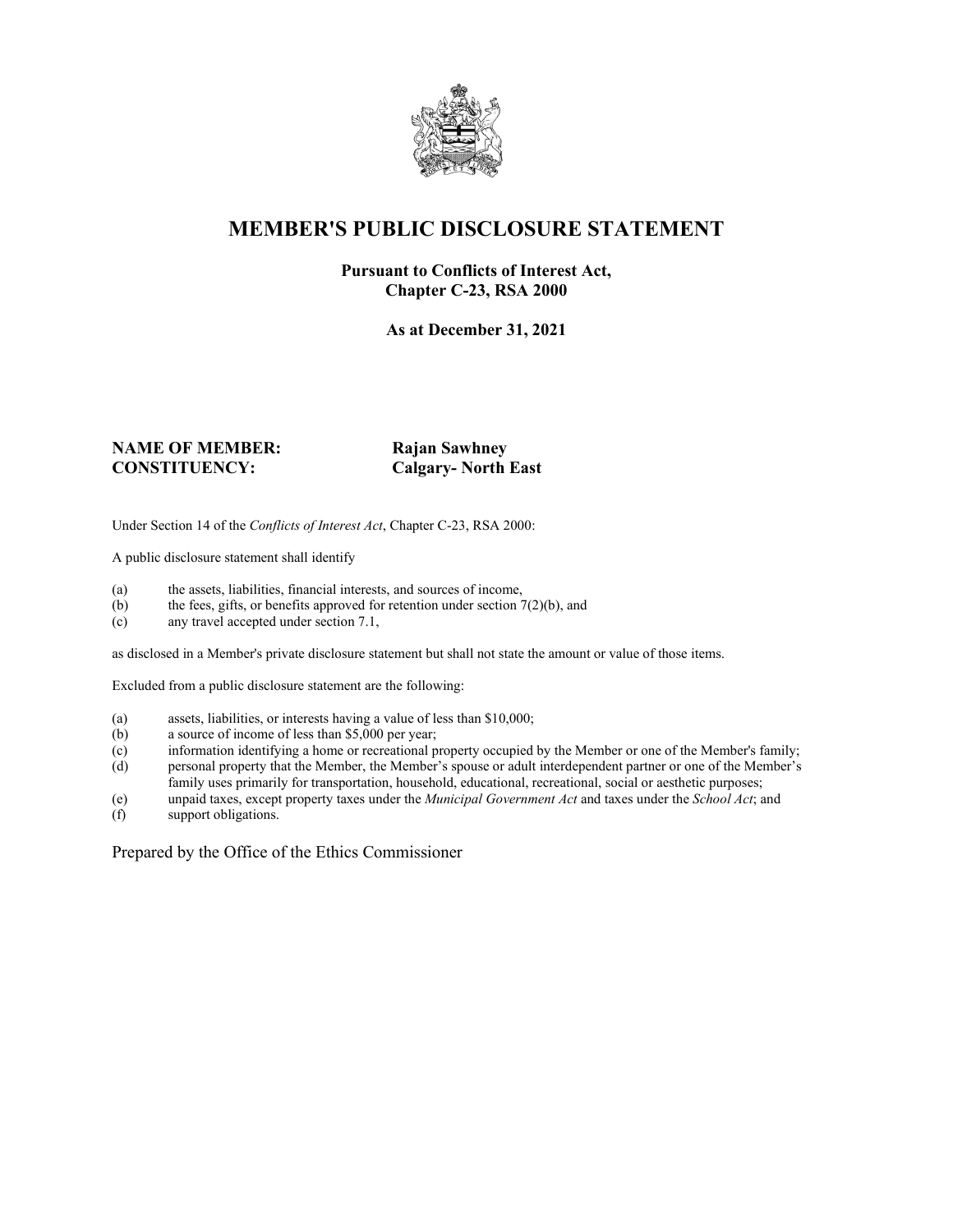# **FORM 1: MEMBER (Rajan Sawhney)**

| <b>INCOME</b>                                                                                   |                                                                     |  |
|-------------------------------------------------------------------------------------------------|---------------------------------------------------------------------|--|
| <b>Source</b>                                                                                   | <b>Nature of Income</b>                                             |  |
| <b>Province of Alberta</b>                                                                      | MLA Indemnity and Allowance                                         |  |
| <b>ASSETS</b>                                                                                   |                                                                     |  |
| <b>Real Property</b>                                                                            | Primary Residence                                                   |  |
| <b>Bank, Trust Company or Other Financial</b><br><b>Institution</b>                             | <b>RBC</b>                                                          |  |
| <b>Publicly Traded Securities (stocks and bonds)</b><br>and Registered Retirement Savings Plans | In a blind trust approved by the Ethics<br>Commissioner of Alberta. |  |
| <b>Canada Savings Bonds, Guaranteed</b><br><b>Investment Certificates</b>                       | n/a                                                                 |  |
| <b>Mutual Funds</b>                                                                             | n/a                                                                 |  |
| <b>Annuities and Life Insurance Policies</b>                                                    | <b>BMO</b> Life Insurance                                           |  |
| <b>Pension Rights</b>                                                                           | n/a                                                                 |  |
| <b>Other Assets</b>                                                                             | n/a                                                                 |  |
| <b>Gifts and Personal Benefits</b>                                                              | n/a                                                                 |  |
| <b>Travel on Non-commercial Aircraft</b>                                                        | n/a                                                                 |  |
| <b>LIABILITIES</b>                                                                              |                                                                     |  |
| <b>Mortgages</b>                                                                                | <b>RBC</b>                                                          |  |
| <b>Loans or Lines of Credit</b>                                                                 | n/a                                                                 |  |
| <b>Guarantees</b>                                                                               | n/a                                                                 |  |
| Other                                                                                           | n/a                                                                 |  |
| <b>FINANCIAL INTERESTS</b>                                                                      |                                                                     |  |
| n/a                                                                                             |                                                                     |  |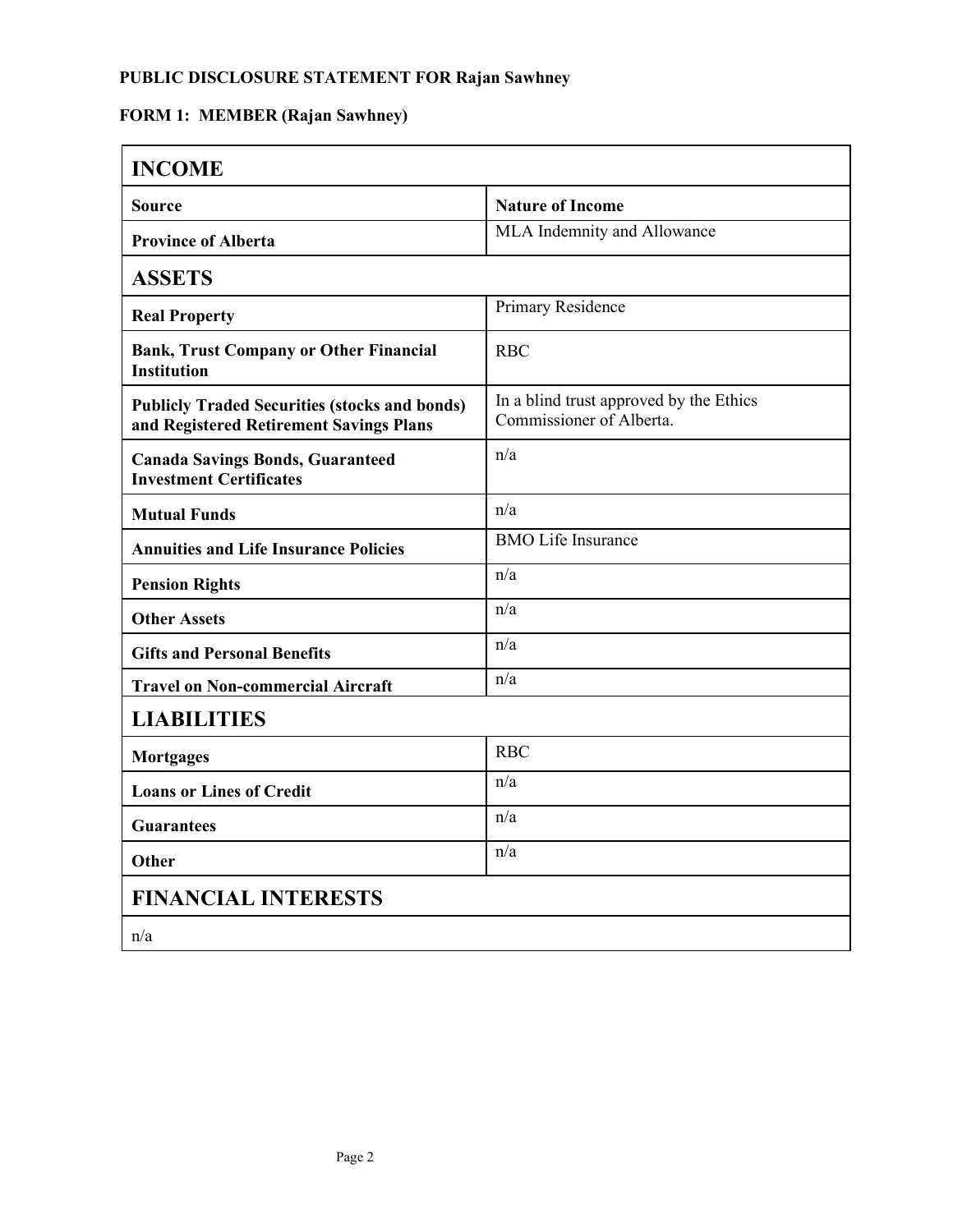#### **FORM 2: MEMBER'S SPOUSE/ADULT INTERDEPENDENT PARTNER (Gurpreet Singh Sawhney)**

| <b>INCOME</b>                                                                                   |                                   |  |
|-------------------------------------------------------------------------------------------------|-----------------------------------|--|
| <b>Source</b>                                                                                   | <b>Nature of Income</b>           |  |
| Fracture Modeling Inc.                                                                          | Salary                            |  |
| <b>ASSETS</b>                                                                                   |                                   |  |
| <b>Real Property</b>                                                                            | Rental Property: Rockyview County |  |
| <b>Bank, Trust Company or Other Financial</b><br><b>Institution</b>                             | <b>RBC</b>                        |  |
| <b>Publicly Traded Securities (stocks and bonds)</b><br>and Registered Retirement Savings Plans | <b>RRSPs</b>                      |  |
| <b>Canada Savings Bonds, Guaranteed</b><br><b>Investment Certificates</b>                       | n/a                               |  |
| <b>Mutual Funds</b>                                                                             | n/a                               |  |
| <b>Annuities and Life Insurance Policies</b>                                                    | <b>BMO</b> Life Insurance         |  |
| <b>Pension Rights</b>                                                                           | n/a                               |  |
| <b>Other Assets</b>                                                                             | n/a                               |  |
| <b>Gifts and Personal Benefits</b>                                                              | n/a                               |  |
| <b>LIABILITIES</b>                                                                              |                                   |  |
| <b>Mortgages</b>                                                                                | <b>CIBC</b>                       |  |
| <b>Loans or Lines of Credit</b>                                                                 | n/a                               |  |
| <b>Guarantees</b>                                                                               | n/a                               |  |
| Other                                                                                           | n/a                               |  |
| <b>FINANCIAL INTERESTS</b>                                                                      |                                   |  |
| Reservoir Modelling and Management Ltd., Apar Energy Inc., Fracture Modeling Inc.               |                                   |  |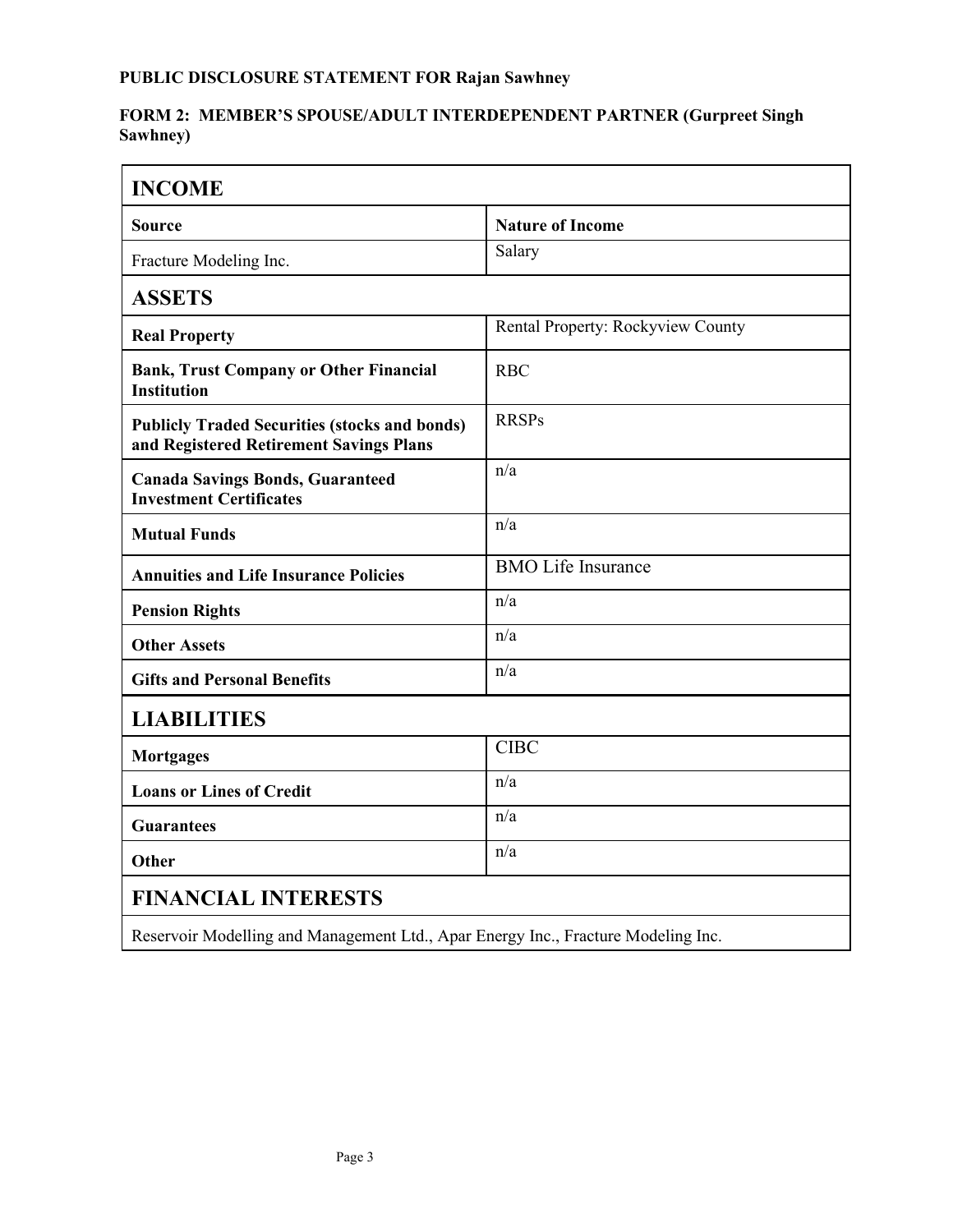## FORM 3: MEMBER'S MINOR CHILDREN (No. of Minor Children: 3)

| <b>INCOME</b>                                                                  |                         |  |
|--------------------------------------------------------------------------------|-------------------------|--|
| <b>Source</b>                                                                  | <b>Nature of Income</b> |  |
| n/a                                                                            | n/a                     |  |
| <b>ASSETS</b>                                                                  |                         |  |
| <b>Real Property</b>                                                           | n/a                     |  |
| <b>Bank, Trust Company or Other Financial</b><br><b>Institution</b>            | n/a                     |  |
| <b>Registered Education Savings Plan</b>                                       | <b>RESP</b>             |  |
| <b>Canada Savings Bonds and Investments</b><br><b>Guaranteed by Government</b> | n/a                     |  |
| <b>Mutual Funds</b>                                                            | n/a                     |  |
| <b>Guaranteed Investment Certificates and</b><br><b>Similar Instruments</b>    | n/a                     |  |
| <b>Annuities and Life Insurance Policies</b>                                   | n/a                     |  |
| <b>Pension Rights</b>                                                          | n/a                     |  |
| <b>Other Assets</b>                                                            | n/a                     |  |
| <b>LIABILITIES</b>                                                             |                         |  |
| <b>Mortgages</b>                                                               | n/a                     |  |
| <b>Loans or Lines of Credit</b>                                                | n/a                     |  |
| <b>FINANCIAL INTERESTS</b>                                                     |                         |  |
| n/a                                                                            |                         |  |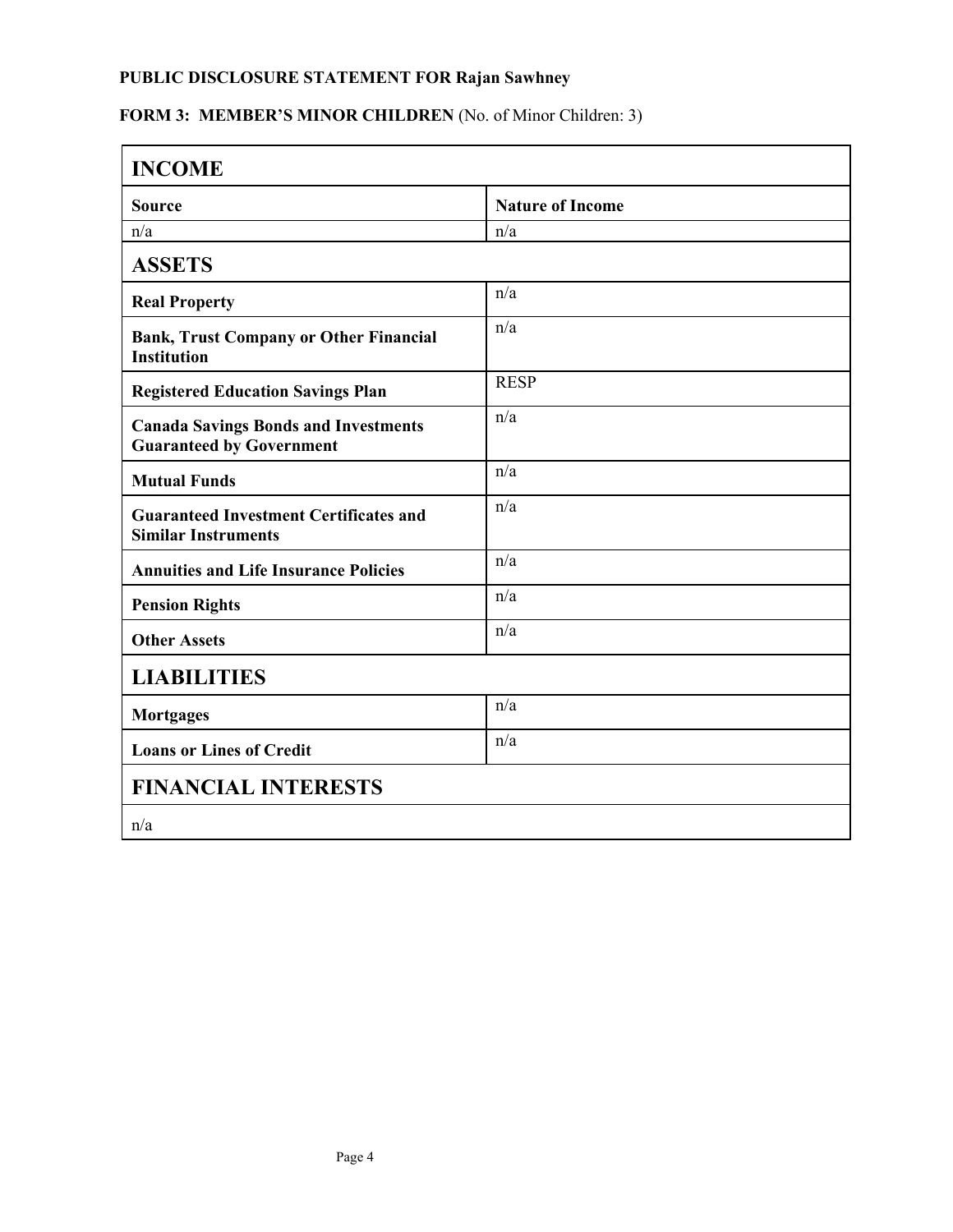# **FORM 4: PRIVATE CORPORATIONS (Apar Energy Inc.)**

| <b>INCOME</b>                                                                                   |                         |  |
|-------------------------------------------------------------------------------------------------|-------------------------|--|
| <b>Source</b>                                                                                   | <b>Nature of Income</b> |  |
| n/a                                                                                             | n/a                     |  |
| <b>ASSETS</b>                                                                                   |                         |  |
| <b>Real Property</b>                                                                            | n/a                     |  |
| <b>Bank, Trust Company or Other Financial</b><br><b>Institution</b>                             | n/a                     |  |
| <b>Publicly Traded Securities (stocks and bonds)</b><br>and Registered Retirement Savings Plans | n/a                     |  |
| <b>Canada Savings Bonds, Guaranteed</b><br><b>Investment Certificates</b>                       | n/a                     |  |
| <b>Mutual Funds</b>                                                                             | n/a                     |  |
| <b>Annuities and Life Insurance Policies</b>                                                    | n/a                     |  |
| <b>Pension Rights</b>                                                                           | n/a                     |  |
| <b>Other Assets</b>                                                                             | n/a                     |  |
| <b>LIABILITIES</b>                                                                              |                         |  |
| <b>Mortgages</b>                                                                                | n/a                     |  |
| <b>Loans or Lines of Credit</b>                                                                 | n/a                     |  |
| <b>Guarantees</b>                                                                               | n/a                     |  |
| Other                                                                                           | n/a                     |  |
| <b>FINANCIAL INTERESTS</b>                                                                      |                         |  |
| n/a                                                                                             |                         |  |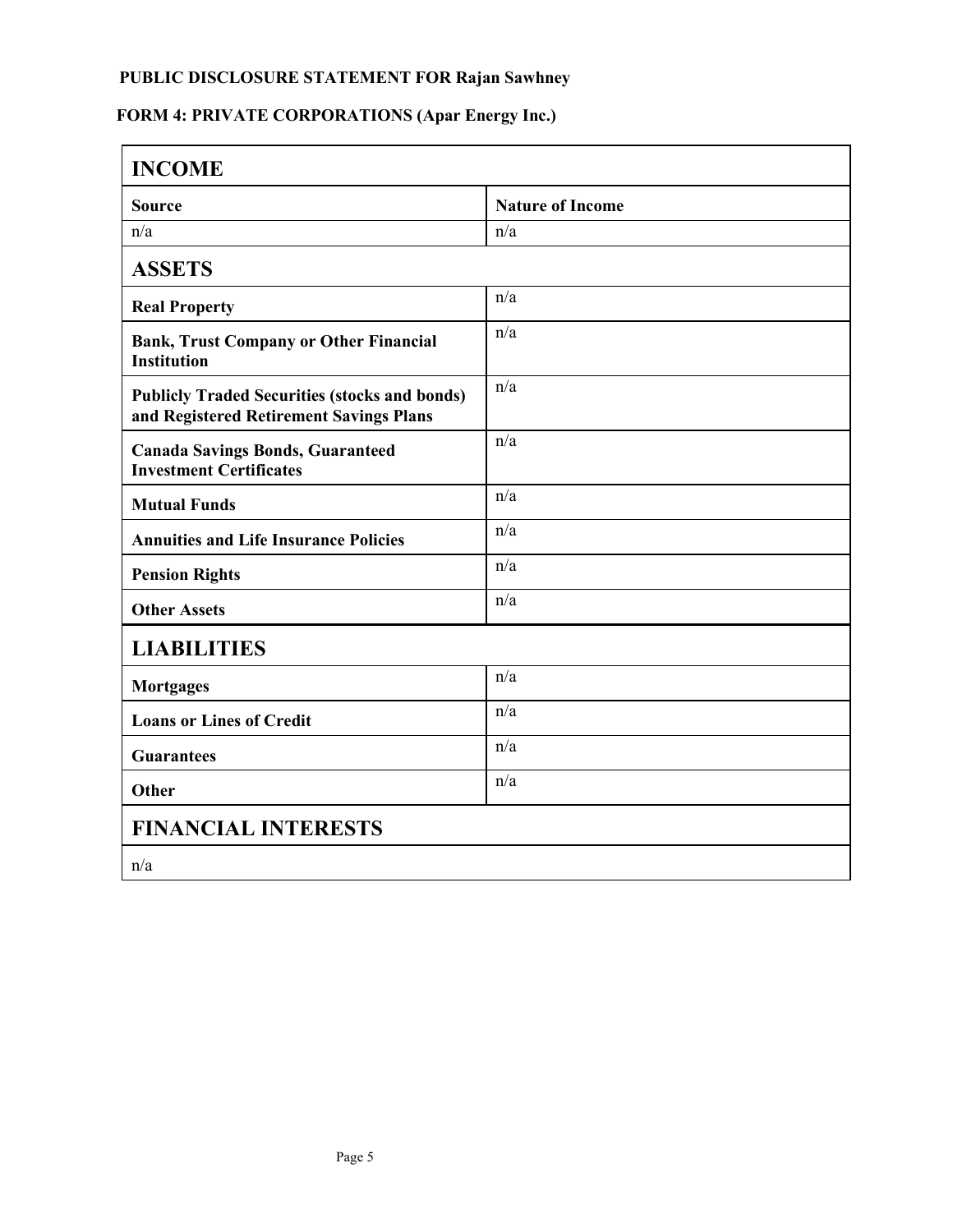# **FORM 4: PRIVATE CORPORATIONS (Fracture Modeling Inc.)**

| <b>INCOME</b>                                                                                   |                         |  |
|-------------------------------------------------------------------------------------------------|-------------------------|--|
| <b>Source</b>                                                                                   | <b>Nature of Income</b> |  |
| n/a                                                                                             | n/a                     |  |
| <b>ASSETS</b>                                                                                   |                         |  |
| <b>Real Property</b>                                                                            | n/a                     |  |
| <b>Bank, Trust Company or Other Financial</b><br><b>Institution</b>                             | n/a                     |  |
| <b>Publicly Traded Securities (stocks and bonds)</b><br>and Registered Retirement Savings Plans | n/a                     |  |
| <b>Canada Savings Bonds, Guaranteed</b><br><b>Investment Certificates</b>                       | n/a                     |  |
| <b>Mutual Funds</b>                                                                             | n/a                     |  |
| <b>Annuities and Life Insurance Policies</b>                                                    | n/a                     |  |
| <b>Pension Rights</b>                                                                           | n/a                     |  |
| <b>Other Assets</b>                                                                             | n/a                     |  |
| <b>LIABILITIES</b>                                                                              |                         |  |
| <b>Mortgages</b>                                                                                | n/a                     |  |
| <b>Loans or Lines of Credit</b>                                                                 | n/a                     |  |
| <b>Guarantees</b>                                                                               | n/a                     |  |
| Other                                                                                           | CEBA loan               |  |
| <b>FINANCIAL INTERESTS</b>                                                                      |                         |  |
| n/a                                                                                             |                         |  |